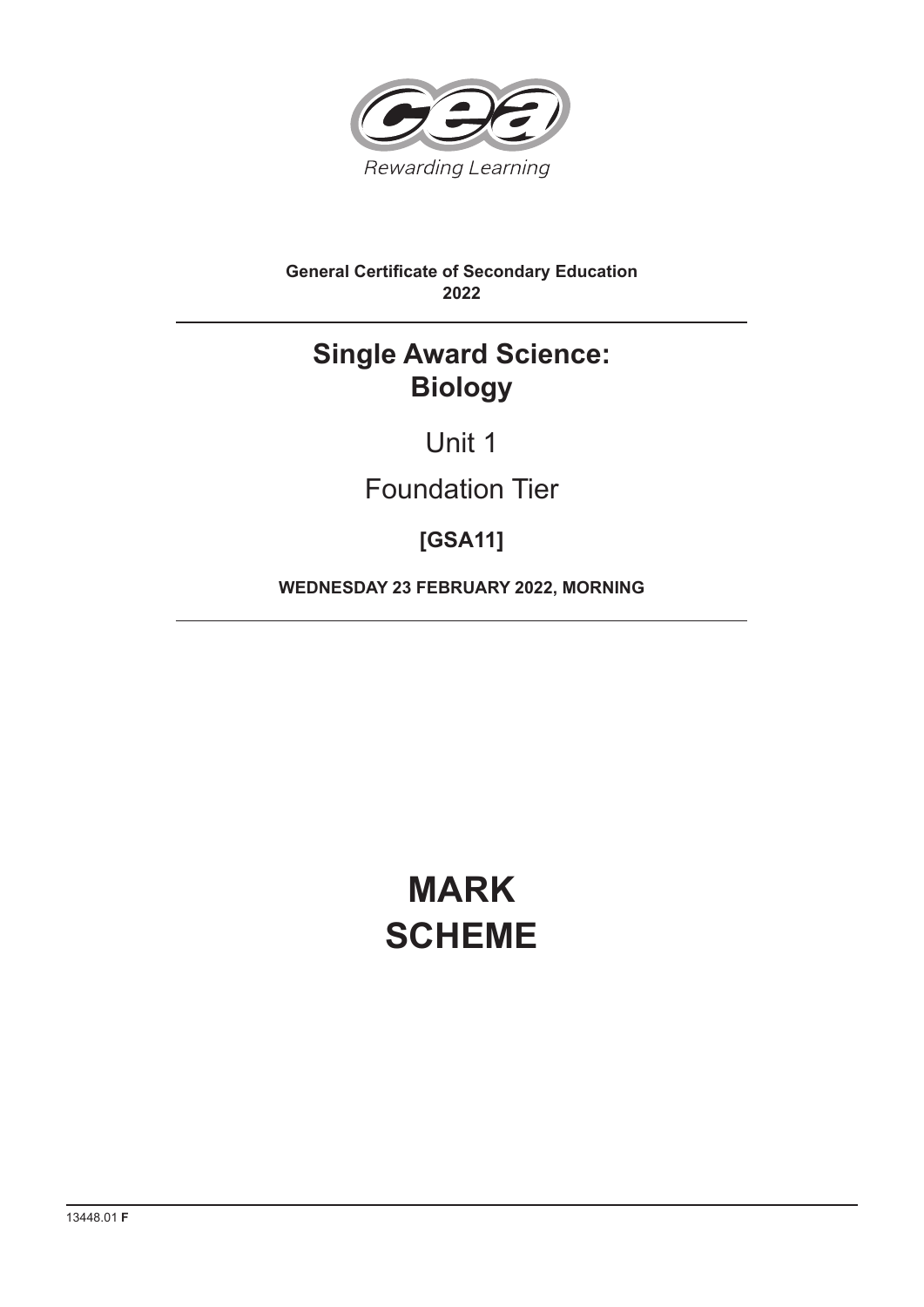## **General Marking Instructions**

## *Introduction*

Mark schemes are intended to ensure that the GCSE examinations are marked consistently and fairly. The mark schemes provide markers with an indication of the nature and range of candidates' responses likely to be worthy of credit. They also set out the criteria which they should apply in allocating marks to candidates' responses.

## *Assessment objectives*

Below are the assessment objectives for GCSE Single Award Science

Candidates must:

- **AO1** Demonstrate knowledge and understanding of scientific ideas, scientific techniques and procedures;
- AO2 Apply knowledge, skills and understanding of scientific ideas, scientific enquiry, techniques and procedures; and
- **AO3** Analyse information and ideas to interpret and evaluate; make judgements and draw conclusions; develop and improve experimental procedures.

## *Quality of candidates' responses*

In marking the examination papers, examiners should be looking for a quality of response reflecting the level of maturity which may reasonably be expected of a 16-year-old which is the age at which the majority of candidates sit their GCSE examinations.

## *Flexibility in marking*

Mark schemes are not intended to be totally prescriptive. No mark scheme can cover all the responses which candidates may produce. In the event of unanticipated answers, examiners are expected to use their professional judgement to assess the validity of answers. If an answer is particularly problematic, then examiners should seek the guidance of the Supervising Examiner.

#### *Positive marking*

Examiners are encouraged to be positive in their marking, giving appropriate credit for what candidates know, understand and can do rather than penalising candidates for errors or omissions. Examiners should make use of the whole of the available mark range for any particular question and be prepared to award full marks for a response which is as good as might reasonably be expected of a 16-year-old GCSE candidate.

#### *Awarding zero marks*

Marks should only be awarded for valid responses and no marks should be awarded for an answer which is completely incorrect or inappropriate.

#### *Marking Calculations*

In marking answers involving calculations, examiners should apply the 'own figure rule' so that candidates are not penalised more than once for a computational error.

#### *Types of mark schemes*

Mark schemes for tasks or questions which require candidates to respond in extended written form are marked on the basis of levels of response which take account of the quality of written communication.

#### **COVID-19 Context**

Given the unprecedented circumstances presented by the COVID-19 public health crisis, senior examiners, under the instruction of CCEA awarding organisation, are required to train assistant examiners to apply the mark scheme in case of disrupted learning and lost teaching time. The interpretation and intended application of the mark scheme for this examination series will be communicated through the standardising meeting by the Chief or Principal Examiner and will be monitored through the supervision period. This paragraph will apply to examination series in 2021–2022 only.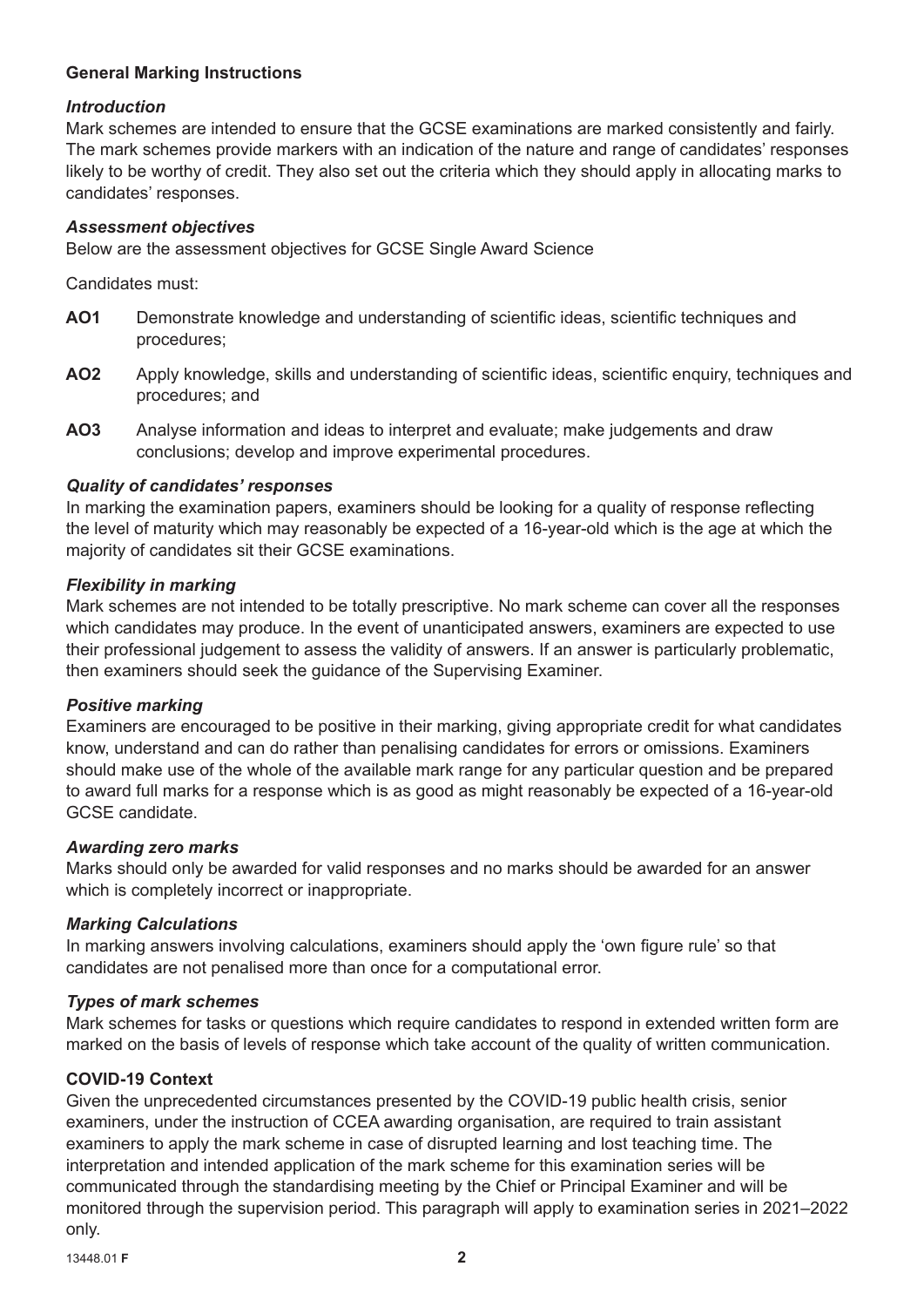| 1              | (a)       |             | A: Vacuole [1]<br><b>B</b> : Chloroplast [1]                                                             | $[2]$ | <b>AVAILABLE</b><br><b>MARKS</b> |
|----------------|-----------|-------------|----------------------------------------------------------------------------------------------------------|-------|----------------------------------|
|                | $(b)$ (i) |             | To let light pass through it                                                                             | $[1]$ |                                  |
|                |           | (ii)        | To make the parts of the onion skin cells easier to see                                                  | $[1]$ |                                  |
|                | $(c)$ Y   |             |                                                                                                          | $[1]$ | 5                                |
| $\overline{2}$ | $(a)$ (i) |             | Any two from:<br>(lung) cancer<br>emphysema<br>$\bullet$<br>bronchitis<br>٠                              | $[2]$ |                                  |
|                |           | (ii)        | Nicotine                                                                                                 | $[1]$ |                                  |
|                | (b)       | (i)         | Oxygen                                                                                                   | $[1]$ |                                  |
|                |           | (ii)        | Amy and Pat                                                                                              | $[1]$ |                                  |
|                |           |             | (iii) Pat because percentage of CO in the blood stayed high                                              | $[1]$ |                                  |
|                | (c)       |             | Air pollution/traffic (fumes)/passive smoking                                                            | $[1]$ |                                  |
|                |           | (d) Alcohol |                                                                                                          | $[1]$ | 8                                |
| 3              | (a)       | (i)         | Oak tree                                                                                                 | $[1]$ |                                  |
|                |           | (ii)        | Sun                                                                                                      | $[1]$ |                                  |
|                | $(b)$ (i) |             | 305 kJ                                                                                                   | $[1]$ |                                  |
|                |           | (ii)        | Movement/reproduction/growth                                                                             | $[1]$ |                                  |
|                | $(c)$ (i) |             | The number of foxes decreases/there are fewer foxes [1]<br>less foxes to hunt/eat/prey on the robins [1] | $[2]$ |                                  |
|                |           | (ii)        | Disease/new predators                                                                                    | $[1]$ |                                  |
|                |           |             | (d) All the animals will be gone/there will be no food chain                                             | $[1]$ | 8                                |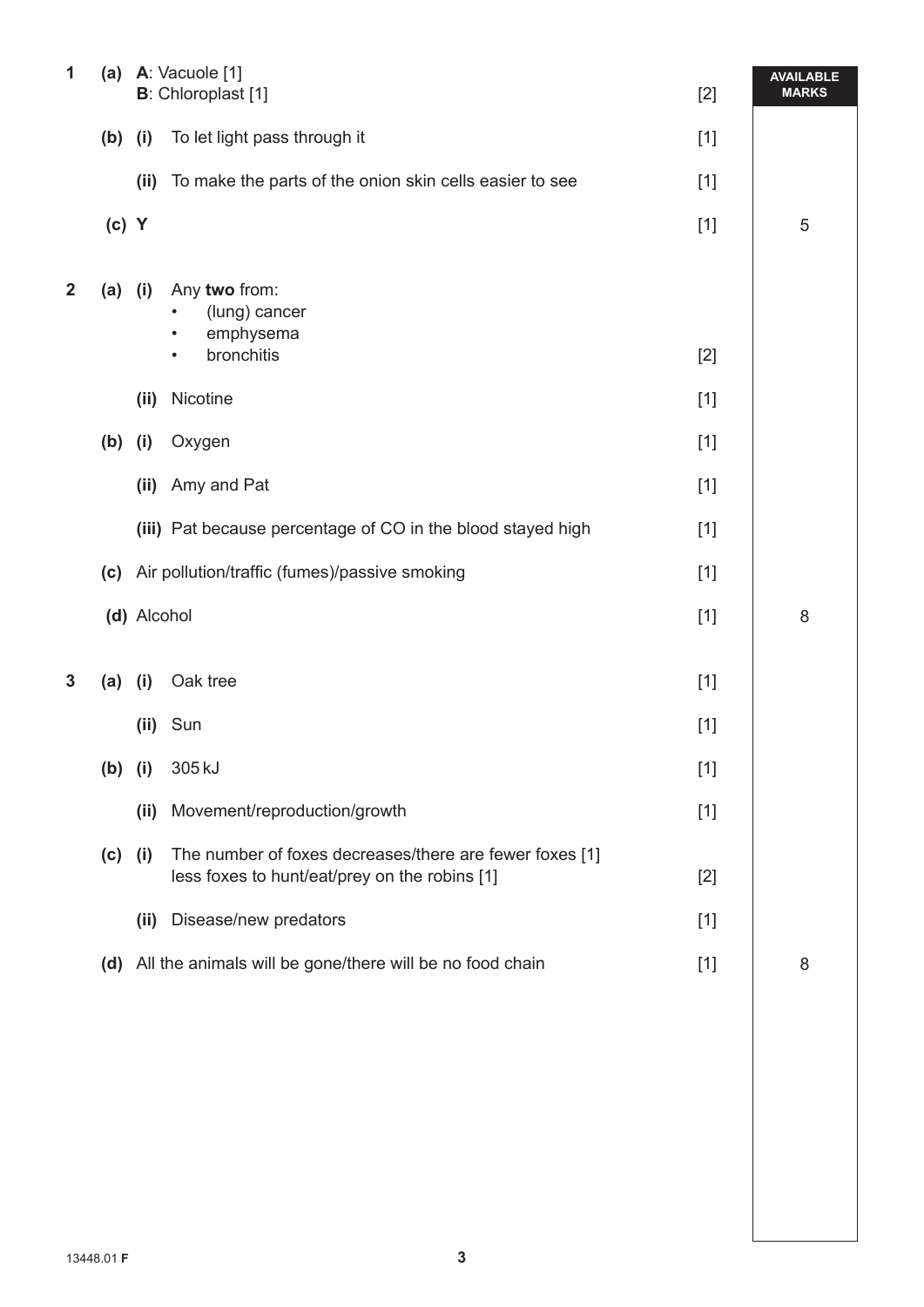**4 (a) A**. Ovary **B**. Uterus [2]

 **(b) (i)**

| <b>Method of</b><br>contraception |                      |       |                                                 | <b>Permanent</b>                                                                                       | <b>Prevents sexually</b><br>transmitted diseases                           | <b>Changes</b><br>hormone levels |
|-----------------------------------|----------------------|-------|-------------------------------------------------|--------------------------------------------------------------------------------------------------------|----------------------------------------------------------------------------|----------------------------------|
|                                   | female sterilisation |       |                                                 | $\checkmark$                                                                                           |                                                                            |                                  |
|                                   | condom               |       |                                                 |                                                                                                        | $\checkmark$ [1]                                                           |                                  |
|                                   | contraceptive pill   |       |                                                 |                                                                                                        |                                                                            | $\checkmark$ [1]                 |
|                                   |                      | (ii)  | Sperm [1]<br>fertilisation [1]                  |                                                                                                        |                                                                            | $[2]$<br>$[2]$                   |
| 5                                 | (a)                  |       |                                                 |                                                                                                        | Fungus produces a chemical/antibiotic [1] that destroys/kills bacteria [1] | $[2]$                            |
|                                   |                      |       | (b) Penicillin                                  |                                                                                                        |                                                                            | $[1]$                            |
|                                   | (c)                  |       | Florey/Chain                                    |                                                                                                        |                                                                            | $[1]$                            |
|                                   |                      |       |                                                 |                                                                                                        | (d) Colds and flu are caused by a virus/antibiotics do not destroy a virus | $[1]$                            |
| 6                                 | (a)                  | Water |                                                 |                                                                                                        |                                                                            | $[1]$                            |
|                                   | $(b)$ (i)            |       | Cholesterol                                     |                                                                                                        |                                                                            | $[1]$                            |
|                                   | (c)                  | (ii)  |                                                 | Reduce/no/stop blood flow; [1]<br>no/less respiration [1]<br>Stop smoking/more exercise /reduce stress | reduce/no oxygen/glucose reaching heart tissue; [1]                        | $[3]$<br>$[1]$                   |
| $\mathbf{7}$                      |                      |       | (a) (i) Any two from:<br>$\bullet$<br>$\bullet$ | same volume (amount) of water;<br>same mass of food;                                                   | same distance of burning food from test tube;                              | $[2]$                            |
|                                   |                      |       |                                                 | (ii) Lost to the surroundings                                                                          |                                                                            | $[1]$                            |
|                                   | $(b)$ (i)            |       | 2300 kJ                                         |                                                                                                        |                                                                            | $[1]$                            |
|                                   |                      |       | (ii) $150/750$ [1]                              | $0.2 \times 100 = 20\%$ [1]<br>[2] marks for correct answer only                                       |                                                                            | $[2]$                            |
|                                   |                      |       |                                                 | (c) $A$ – contains less energy/kJ                                                                      |                                                                            | $[1]$                            |

**AVAILABLE** 

**MARKS**